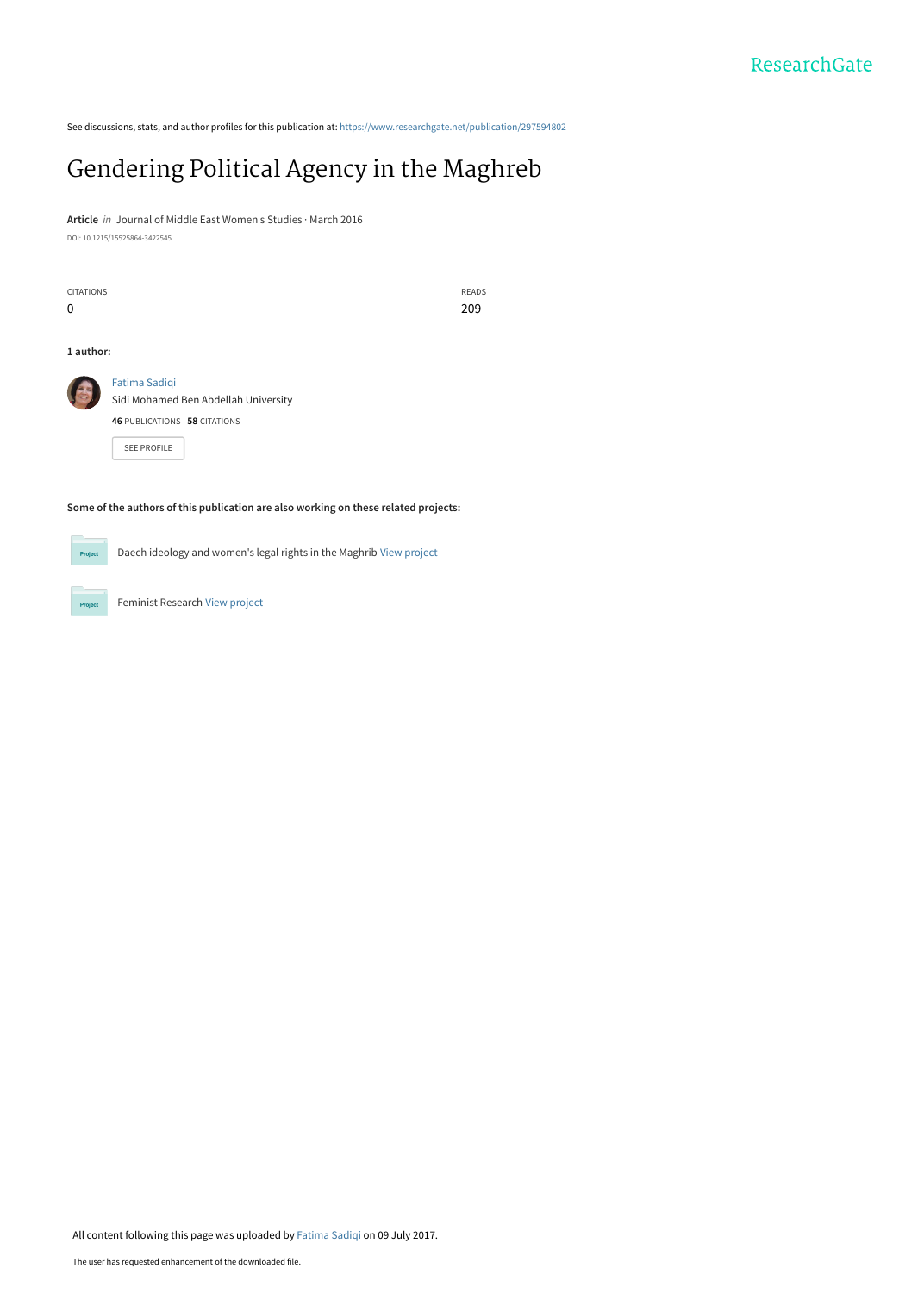## Gendering Political Agency in the Maghreb

FATIMA SADIQI

Women, Gender, and the Palace Households in Ottoman Tunisia. Amy Aisen Kallander. Austin: University of Texas Press, 2013. 287 pages. ISBN 9781477302132 The Moroccan Women's Rights Movement. Amy Young Evrard. Syracuse, NY:

Syracuse University Press, 2014. 300 pages. ISBN 9780815633501

- Gender and Divorce Law in North Africa: Sharia, Custom, and the Personal Status Code in Tunisia. Maaike Voorhoeve. London: Tauris, 2014. 338 pages. ISBN 9781780765297
- The Ideal Refugees: Gender, Islam, and the Sahrawi Politics of Survival. Elena Fiddian-Qasmiyeh. Syracuse, NY: Syracuse University Press, 2014. 329 pages. ISBN 9780815633266

If North Africa is understudied by academics of the Middle East, the Maghreb is more so and Maghrebian women even more (Ennaji, Sadiqi, and Vintges 2016; Moghadam 1993; Sadiqi 2016). The four books under review direct attention to this region and link the multifaceted and gendered histories of the Maghreb to its present. Their local, regional, and transregional approaches make a valuable contribution to North African, Middle Eastern, and Mediterranean studies. Employing novel approaches and methodologies, new theories, and new sources in the post– Arab Spring moment, the books highlight the role of gender in the making of the historical and contemporary political Maghreb.

Unlike most works on women in Ottoman households that focus on the Middle East, especially Turkey, Amy Aisen Kallander's Women, Gender, and the Palace Households in Ottoman Tunisia spans the period from the sixteenth-century Ottoman conquest of Tunisia to the early nineteenth century. Starting from the premise that palaces are complex domestic spaces where economic and political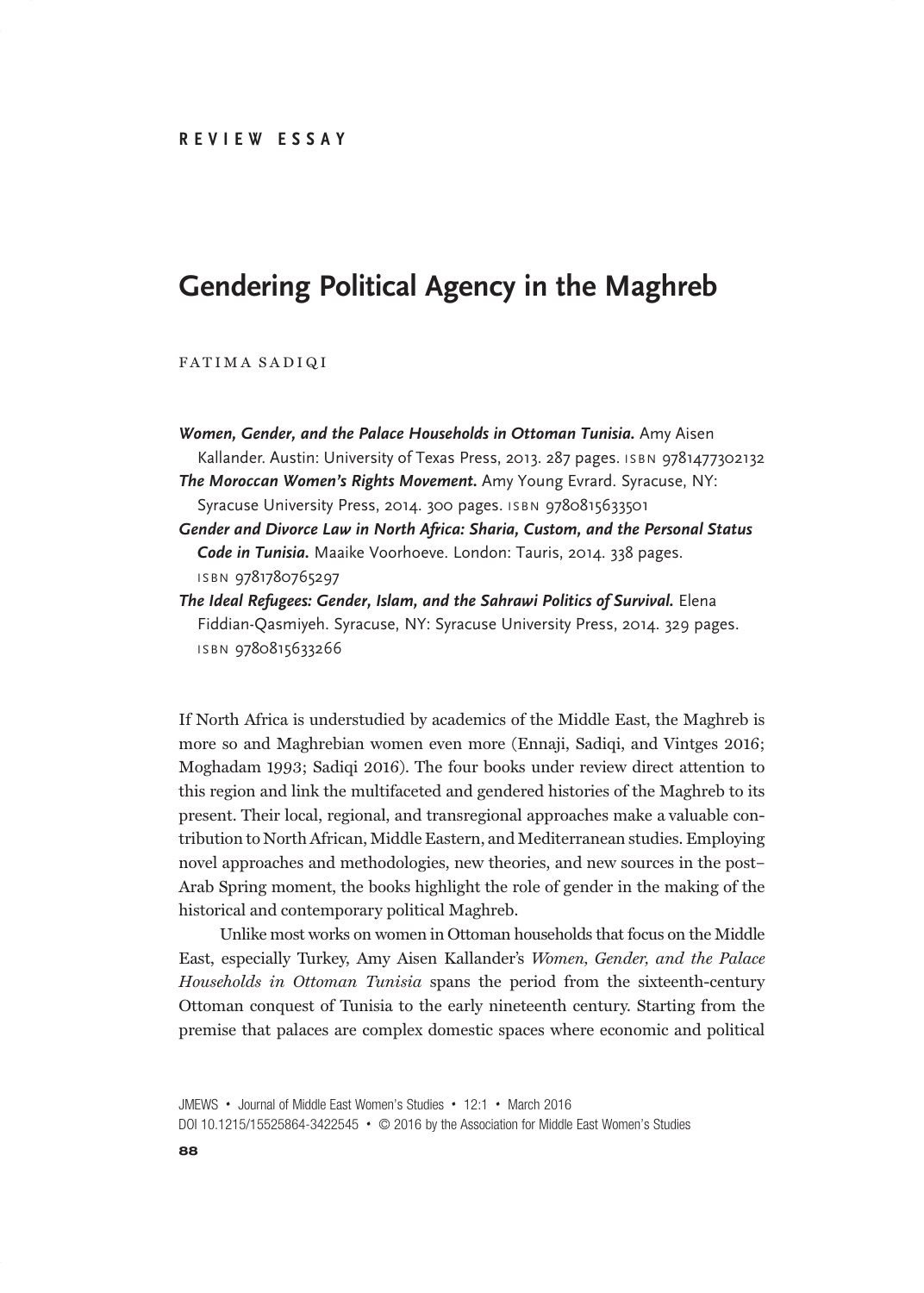power is engineered, the author situates the family as the locus of such power and highlights the role and agency of women in the making, development, and transition of this power.Women's economic and political power was facilitated by gender segregation and their will to maintain political power through their sons, their husbands, and other men. The power of palace women was so pervasive that royal families in Europe emulated it (e.g., the Ottoman-Hapsburg rivalry in the western Mediterranean). The centrality of the family was reflected in architecture. Government administrations were structured as households where diplomatic transactions, government economics, marriages, and circumcisions took place.

Although the political role of the family vacillated according to the political context, it never disappeared. Relative political stability in the eighteenth and early nineteenth centuries led to state consolidation and bureaucratic development that placed family at the center of government. During this period royal and elite women contributed to the prestige of the ruling dynasties. They served as counselors, teachers, and managers. Since political power has always gone hand in hand with religion in the Maghreb and larger North Africa, palace women also contributed to public piety via endowments (waqf ), charity, the reception of grievances, the establishment of pious foundations, and the provision of soup kitchens. Through these pious actions, women were part and parcel of the government's redistribution of wealth contract. Palace women's political and religious commitments marked stability and grandeur.

The political instability of much of the nineteenth century caused by European imperial projects weakened the Ottoman Empire, including the Tunisian province. Financial difficulties paved the way for reforms, for example, the 1861 constitution, which gave more power to the state. Patronage of education and religious endowments, formerly the responsibility of elite women, became state-provided services. The influence of palace families diminished, and as a result, the household model of government lost its relevance. This situation was complicated by modernization projects. These deep changes impacted the role of the household in politics, and the contributions of palace women to the reform were marginalized as women were transformed into a symbol of modernization.

Kallander's brilliant link between the decrease in palace women's political power and the rise of a polity based on the slogan of fraternity resonates well with what happened in Algeria, Egypt, and other countries of the region: women disappeared from the political scene after the revolution. In Tunis the nineteenthcentury reforms turned the family, more specifically the inheritance laws, into equality between men. Kallander also makes a powerful link between the status and role of the family in the eighteenth and nineteenth centuries and the so-called Arab Spring. Prior to the Tunisian revolution, the Ben Ali family ruled like a royal family, although it owed its power to the ruling party and not to royal status. This family, including Ben Ali's wife Laila and in-laws, monopolized Tunisian political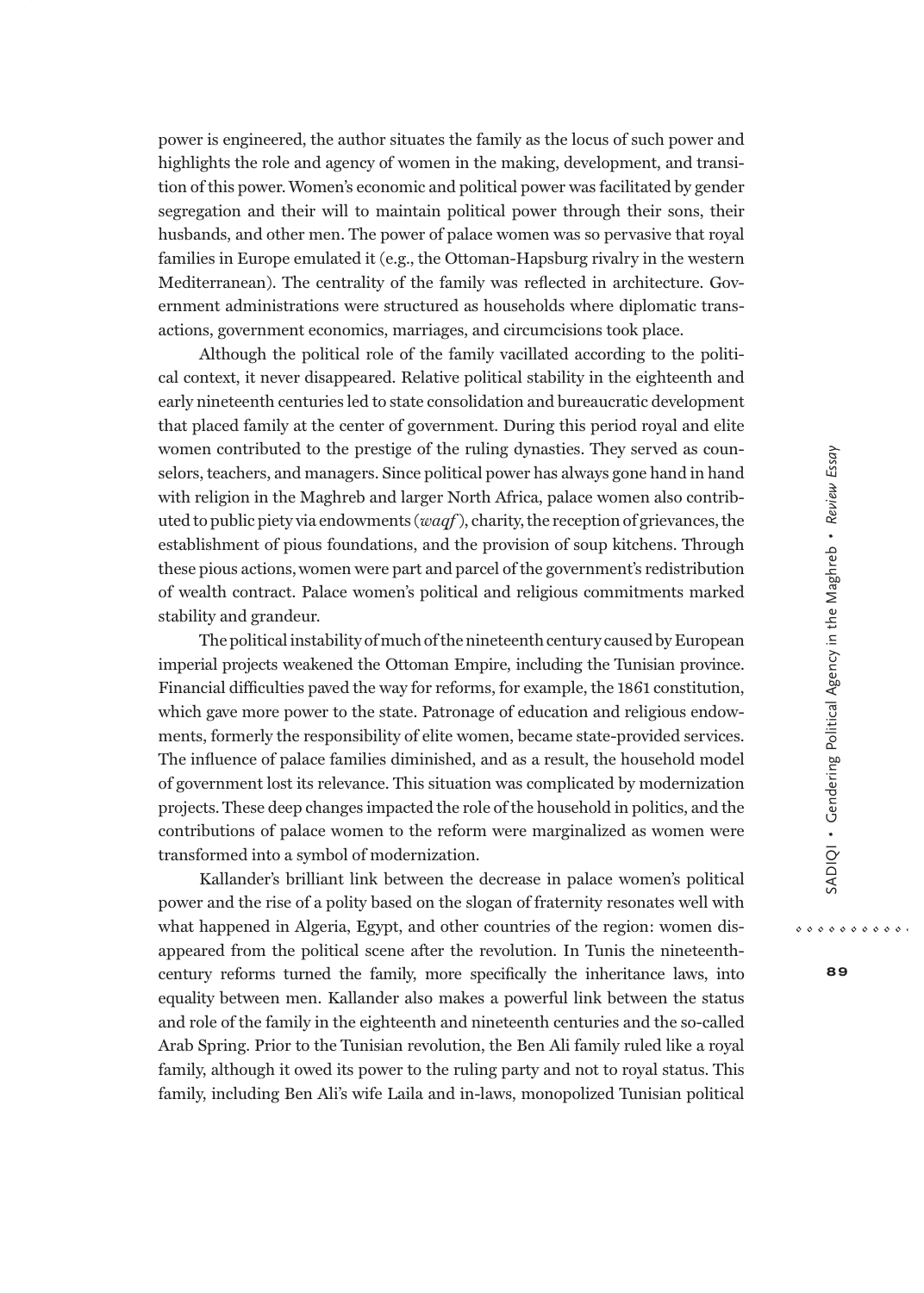and economic life for twenty-three years through corruption and clientalism. The author sees this as a perpetuation of the worst attributes of a royal family (palace building, flaunting of wealth, immunity from legal sanction, use of family connections, and preparation of a hereditary dynasty). Kallander's dynamic approach to the role of the family and women 's political power in the Maghreb from the sixteenth century to the present analyzes colonial modernity not as rupture but as reorientation of a continuous global process.

Amy Young Evrard's Moroccan Women's Rights Movement focuses on the ' Moroccan secular feminist movement. She shows how this movement weaves together the local and the transnational to produce something unique to Morocco and yet resonates with women 's concerns in the region and beyond —the promotion of women's legal rights and the reform and implementation of the *mudawwana* (family law). The women 's movement in Morocco is political (Ennaji 2005), allowing it to compromise with Islamic feminist organizations. Secular Moroccan women play a positive role in the struggle for social change (Guessous 2011) and in safeguarding women's rights. Secularity was crucial to the development of feminist thought in Morocco and North Africa. The post –Arab Spring Islamist government in Tunisia did not remove women from the political scene, and feminists brought back a secular government in the 2014 post-Islamist elections. Evrard convincingly argues that the Moroccan secular feminist movement owes its strength to the political dexterity it acquired through decades of strategizing with the monarchy, political parties, and other social movements. She emphasizes the "urban " nature of the movement and its inscription in the larger Moroccan political framework. Her analysis shows how diverse secular nongovernmental organizations (NGOs) in Morocco not only feminized the political space but democratized it and opened further decision-making spaces for women. She demonstrates the strength and elasticity of these NGOs as they improved women 's legal rights. Building on these findings, the author broaches issues such as the necessity to problematize the "secular" and go beyond the binary secular-religious as sources for women's rights. She questions the meanings of *secular* and *elite*. Strikingly, Evrard's book relocates the secular not only as part of women 's lives but also in the larger sociopolitical makeup of the region. In search of a "harmonious family," the book speaks to Kallander's by highlighting the flexibility of the women's secular movement in Morocco, which offers family development programs. Evrard underlines the dual conception of the harmonious family, however de fined by women related by blood or marriage. The idiom of family is growing salient in the discourse of associations (including slogans and brochures) as a way of legitimizing women 's rights and discussing issues like the veil.

Taking the legal aspect of family law to a more concrete but complex level, that of judicial practices of 2008-9, Maaike Voorhoeve's Gender and Divorce Law in North Africa highlights the emancipatory reading of judicial law by Tunisian female

9 0

 $\ddot{\circ}$   $\dot{\circ}$   $\dot{\circ}$   $\dot{\circ}$   $\dot{\circ}$   $\dot{\circ}$   $\dot{\circ}$   $\dot{\circ}$   $\dot{\circ}$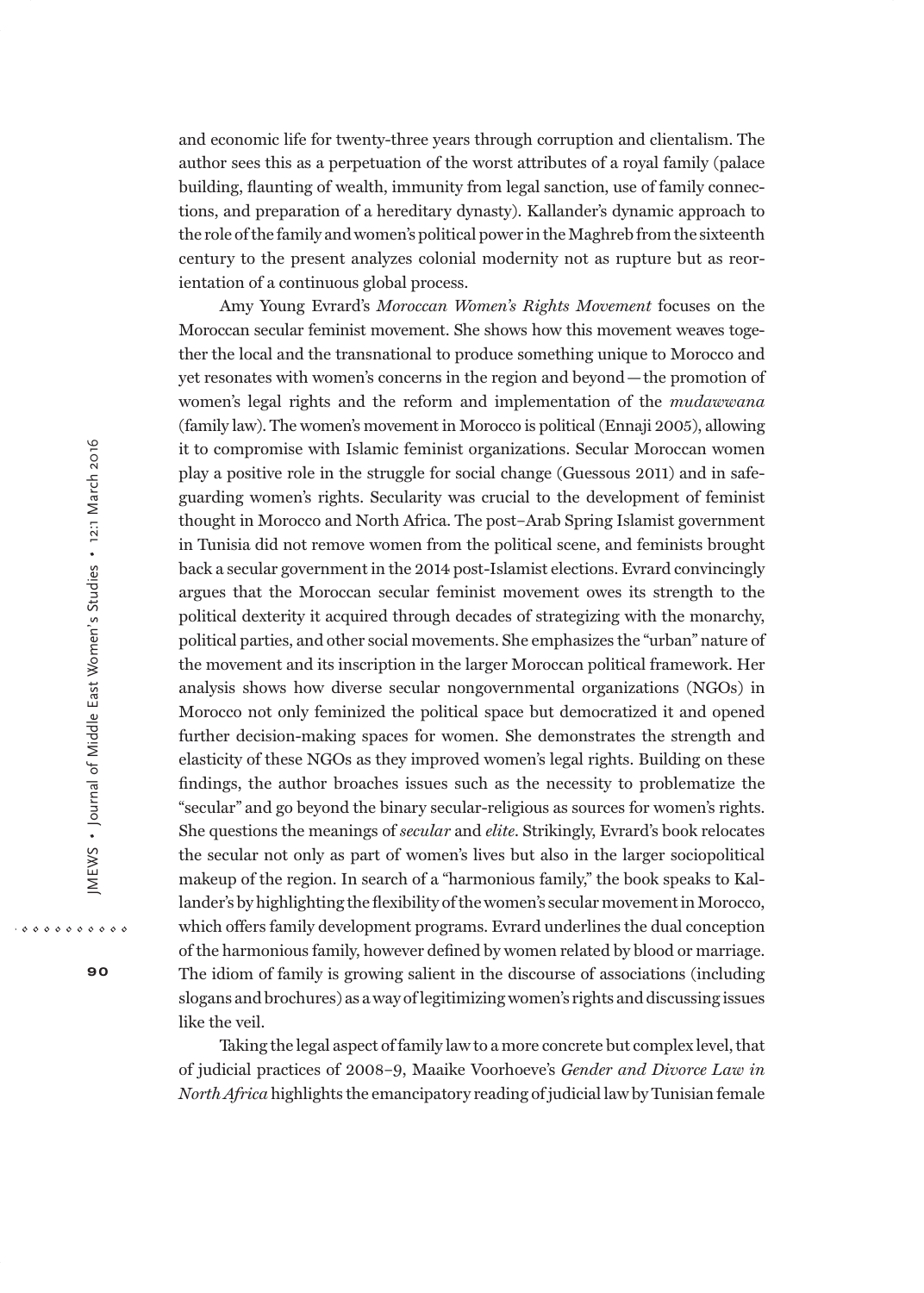judges. This is a significant token of agency in a region where law and politics are imbricated (Charrad 2001). Intervening in law to improve it is generally referred to as ijtihad. Classical Muslim Sunni jurists, such as Abu Husayn al-Basri, Abu Hamid Muhammad Ibn Muhammad al-Ghazali, and Sayf al-Din al-Amidi, transposed this meaning to the realm of Islamic jurisprudence and defined ijtihad as the exertion of the maximum "mental energy" to first comprehend and then apply *fiqh* (legal theory) with the aim of discovering the "law of God" (Ali-Karamali and Dunne 1994; Hallaq 1984; Sell 1907). This "law of God" is defined as the "all-encompassing law of Islam" that is based on the Quran, and ijtihad (Coulson 1964). The mutability of Islamic law has long been a point of contention, resulting in a rich tradition of legal theory in Islam. Classical Sunni jurisprudence reserves the right of *ijtihad* to a few male religious scholars. Focusing on divorce, Voorhoeve uses extensive fieldwork and reflection on norms, legislation, and judicial practices to locate nuances in some judicial practices where female judges adjudicate in a gender-neutral way by applying the constitution and international conventions. These findings are new and relevant to other countries of the Maghreb, also characterized by legal pluralism. Women judges' mobilization of the emancipatory potential of the law is significant today. Innovating at the legal level, the strongest site of Arab-Muslim patriarchy, is remarkable, especially during the 2010–11 uprisings in Tunisia, where women's rights and the relation between state, religion, and the judiciary were core political issues.

Elena Fiddian-Qasmiyeh's Ideal Refugees explores a different type of female political agency. The prominence of women as "ideal refugees" in the Polisario camps has been crucial for the political survival of the Polisario leaders since 1975. "Fabricated"images of "empowered" and "liberated" women have become part of the textual and visual representations of the refugees and camp life. By capitalizing on refugee women as "ideal," "free," "secular," and "unique," the Polisario male leaders secure the humanitarian and political support of Western academics, NGOs, civil society, and solidarity networks. Inadvertently, they highlight the central importance of women in any characterization of notions like "democratic," "equal," or even "politically credible." Ironically, the Polisario's representation of refugee women as "ideal" was not matched on the ground, as women were often marginalized in the allocation of development aid. Fiddian-Qasmiyeh calls this "repress-entations."

These four books break new ground. They use previously untapped sources, point to a number of new theoretical approaches, stress the importance of comparative analysis, and open several new lines of academic research on the Maghreb.

FATIMA SADIQI is professor of linguistics and gender studies at the University of Fez, Morocco. Contact: sadiqi\_fatima@yahoo.fr.